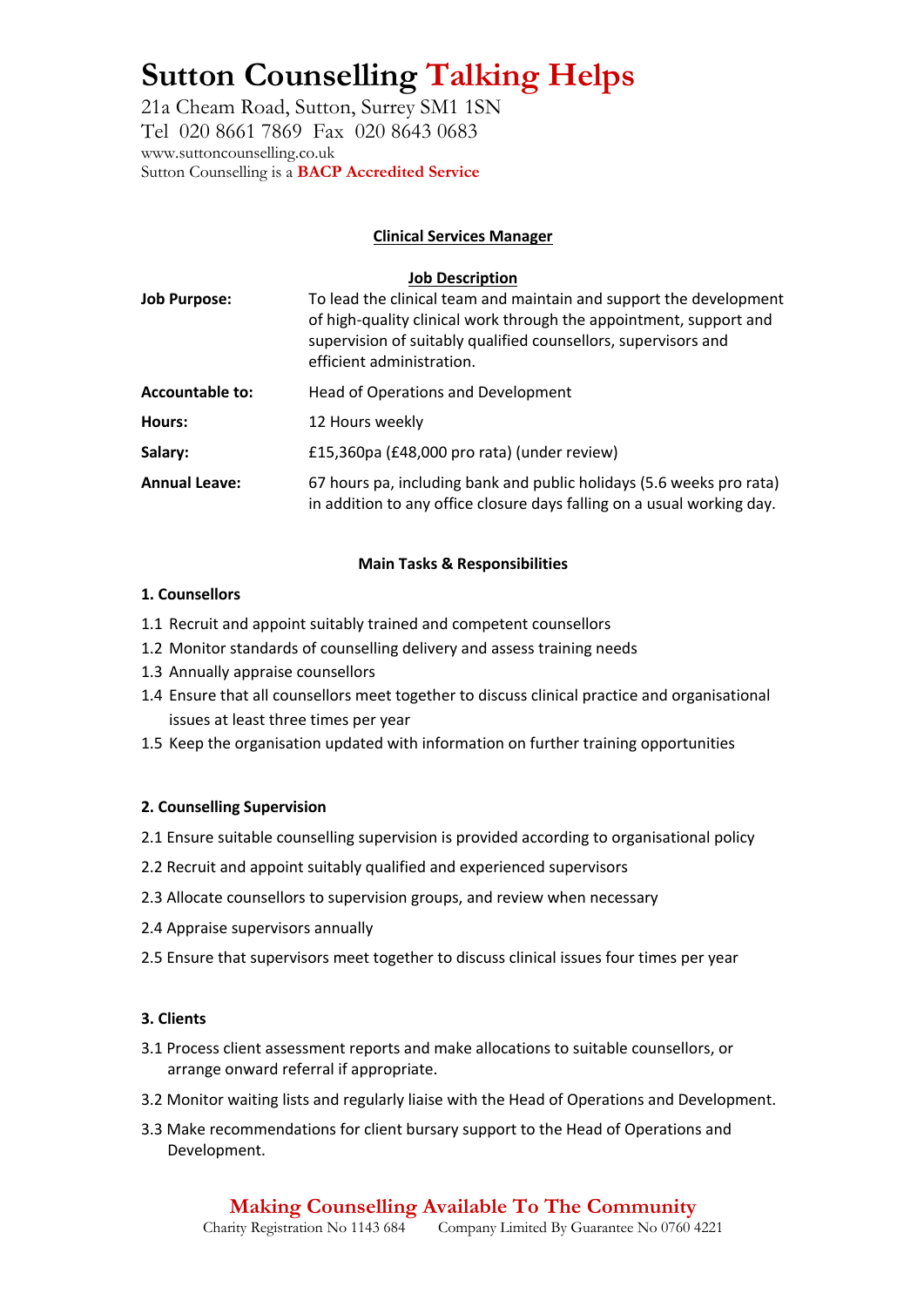## **Sutton Counselling Talking Helps**

21a Cheam Road, Sutton, Surrey SM1 1SN Tel 020 8661 7869 Fax 020 8643 0683 www.suttoncounselling.co.uk Sutton Counselling is a **BACP Accredited Service**

3.6 Ensure that the service complies with the BACP Code of Ethics and Practice and also with its Equal Opportunities Policy and the standards of accreditation.

#### **4. Management & Administration**

- 4.1 Work co-operatively with the Board of Trustees, the Head of Operations and Development and the Administration and Facilities Manager on (for example) operational issues, policy initiatives, marketing, external relationships and strategic development.
- 4.2 Ensure that there is effective communication within the clinical team
- 4.3 Maintain appropriate documentation for administering, monitoring and accounting the counselling service.
- 4.4 Attend regular meetings with the Head of Operations and Development and the Administration and Facilities Manager.
- 4.6 Monitor collection of client fees
- 4.9 Contribute to the Head of Operations' bi-monthly reports to the Board of Trustees and attend Board meetings.
- 4.10 Contribute to the overall development and direction of the organisation, taking a proactive role in forming strategy and developing new services.
- 4.11 Participate in BACP accreditation and reporting as required.
- 4.12 Attend and contribute to the Sutton Counselling Annual Meeting.

Updated July 2021